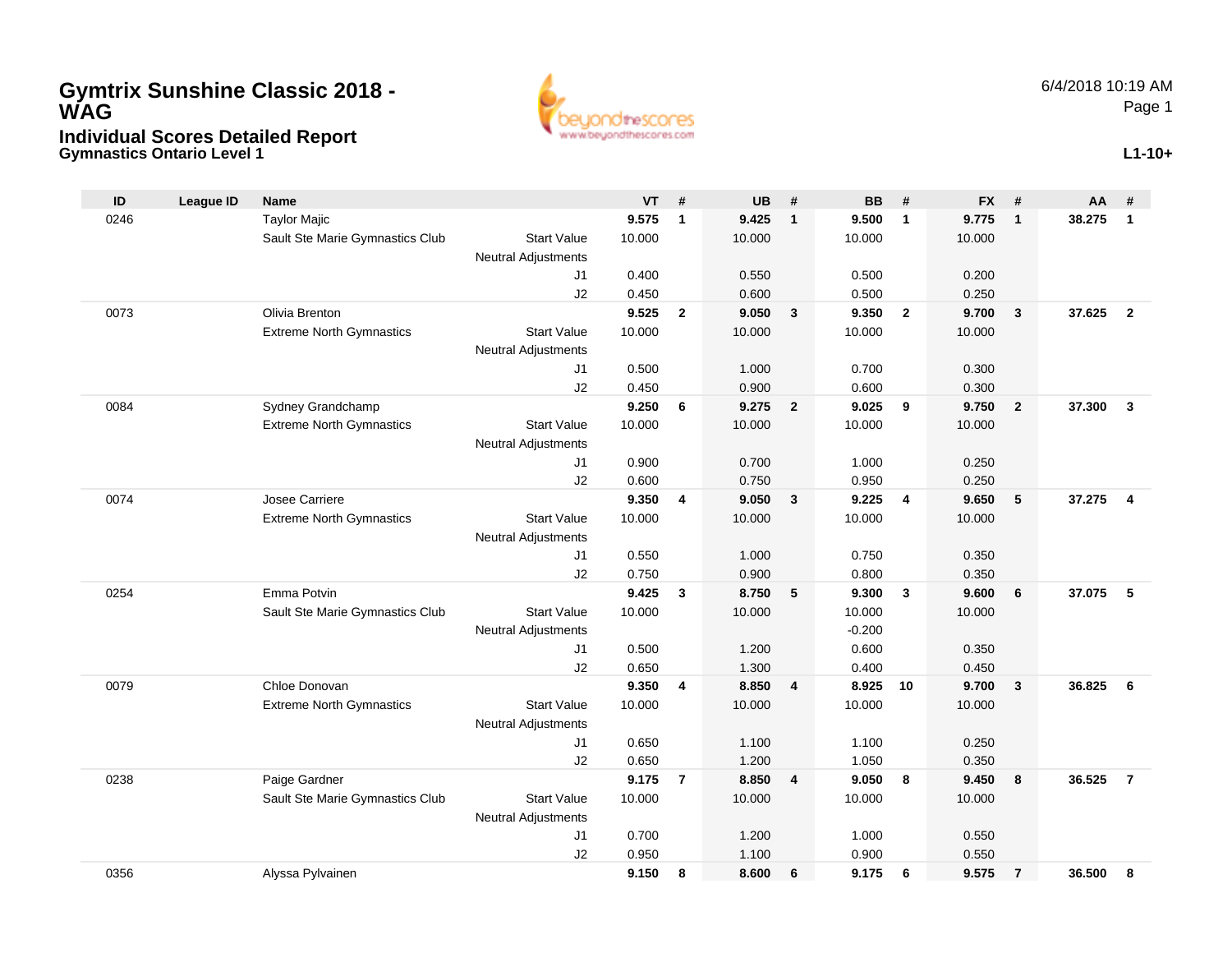| <b>WAG</b>                               | <b>Gymtrix Sunshine Classic 2018 -</b> |                                 | <b>10theSCOCES</b><br>ndthescores.com     |        |              |        |                |          |       |        |                         |           | 6/4/2018 10:19 AM<br>Page 2 |
|------------------------------------------|----------------------------------------|---------------------------------|-------------------------------------------|--------|--------------|--------|----------------|----------|-------|--------|-------------------------|-----------|-----------------------------|
| <b>Individual Scores Detailed Report</b> |                                        | Ultimate Gymnastics             | <b>Start Value</b>                        | 10.000 |              | 10.000 |                | 10.000   |       | 10.000 |                         |           |                             |
|                                          |                                        | Neutral Adjustments             |                                           |        |              |        |                |          |       |        |                         |           |                             |
|                                          |                                        | J1                              | 0.800                                     |        | 1.400        |        | 0.800          |          | 0.400 |        |                         |           |                             |
|                                          |                                        |                                 | J2                                        | 0.900  |              | 1.400  |                | 0.850    |       | 0.450  |                         |           |                             |
|                                          | 0090                                   | <b>Brianna Lessard</b>          |                                           | 9.100  | 9            | 7.750  | $\overline{7}$ | 8.925    | 10    | 9.700  | 3                       | 35.475    | 9                           |
|                                          |                                        | <b>Extreme North Gymnastics</b> | <b>Start Value</b>                        | 10.000 |              | 10.000 |                | 10.000   |       | 10.000 |                         |           |                             |
|                                          |                                        |                                 | Neutral Adjustments                       |        |              |        |                | $-0.100$ |       |        |                         |           |                             |
|                                          |                                        |                                 | J1                                        | 0.750  |              | 2.200  |                | 0.950    |       | 0.300  |                         |           |                             |
|                                          |                                        |                                 | J2                                        | 1.050  |              | 2.300  |                | 1.000    |       | 0.300  |                         |           |                             |
|                                          | 0088                                   | Sophie Lefebvre                 |                                           | 9.275  | 5            | 7.750  | $\overline{7}$ | 9.200    | - 5   | 9.175  | 9                       | 35.400 10 |                             |
|                                          |                                        | <b>Extreme North Gymnastics</b> | <b>Start Value</b><br>Neutral Adjustments | 10.000 |              | 10.000 |                | 10.000   |       | 10.000 |                         |           |                             |
|                                          |                                        |                                 | J1                                        | 0.700  |              | 2.400  |                | 0.900    |       | 0.800  |                         |           |                             |
|                                          |                                        |                                 | J2                                        | 0.750  |              | 2.100  |                | 0.700    |       | 0.850  |                         |           |                             |
|                                          | 0085                                   | Kianna Kelly                    |                                           | 9.425  | $\mathbf{3}$ | 7.000  | 8              | 9.100    | -7    | 9.675  | $\overline{\mathbf{4}}$ | 35.200    | 11                          |
|                                          |                                        | <b>Extreme North Gymnastics</b> | Start Value                               | 10.000 |              | 10.000 |                | 10.000   |       | 10.000 |                         |           |                             |
|                                          |                                        |                                 | Neutral Adjustments                       |        |              |        |                | $-0.100$ |       |        |                         |           |                             |
|                                          |                                        |                                 | J1                                        | 0.650  |              | 3.000  |                | 0.750    |       | 0.300  |                         |           |                             |
|                                          |                                        |                                 | J2                                        | 0.500  |              | 3.000  |                | 0.850    |       | 0.350  |                         |           |                             |

## **Gymnastics Ontario Level 1**

| ID   | League ID | <b>Name</b>                     |                            | <b>VT</b> | #              | <b>UB</b> | #                       | <b>BB</b> | #   | <b>FX</b> | #              | $AA$ # |                |
|------|-----------|---------------------------------|----------------------------|-----------|----------------|-----------|-------------------------|-----------|-----|-----------|----------------|--------|----------------|
| 0242 |           | Attiyah Hernandez-Jimenez       |                            | 9.400     | 3              | 9.400     | $\overline{\mathbf{2}}$ | 9.700     | -1  | 9.800     | 1              | 38.300 |                |
|      |           | Sault Ste Marie Gymnastics Club | <b>Start Value</b>         | 10.000    |                | 10.000    |                         | 10.000    |     | 10.000    |                |        |                |
|      |           |                                 | <b>Neutral Adjustments</b> |           |                |           |                         |           |     |           |                |        |                |
|      |           |                                 | J1                         | 0.600     |                | 0.600     |                         | 0.300     |     | 0.200     |                |        |                |
|      |           |                                 | J2                         | 0.600     |                | 0.600     |                         | 0.300     |     | 0.200     |                |        |                |
| 0231 |           | Jenna Date                      |                            | 9.600     | $\mathbf 1$    | 9.525     | $\overline{\mathbf{1}}$ | 9.350     | - 3 | 9.800     | -1             | 38.275 | $\overline{2}$ |
|      |           | Sault Ste Marie Gymnastics Club | <b>Start Value</b>         | 10.000    |                | 10.000    |                         | 10.000    |     | 10.000    |                |        |                |
|      |           |                                 | <b>Neutral Adjustments</b> |           |                |           |                         |           |     |           |                |        |                |
|      |           |                                 | J <sub>1</sub>             | 0.300     |                | 0.450     |                         | 0.650     |     | 0.200     |                |        |                |
|      |           |                                 | J2                         | 0.500     |                | 0.500     |                         | 0.650     |     | 0.200     |                |        |                |
| 0245 |           | Harlyn King                     |                            | 9.500     | $\overline{2}$ | 9.275     | $\overline{\mathbf{3}}$ | 9.100     | - 6 | 9.600     | 4              | 37.475 | 3              |
|      |           | Sault Ste Marie Gymnastics Club | <b>Start Value</b>         | 10.000    |                | 10.000    |                         | 10.000    |     | 10.000    |                |        |                |
|      |           |                                 | <b>Neutral Adjustments</b> |           |                |           |                         |           |     |           |                |        |                |
|      |           |                                 | J1                         | 0.550     |                | 0.700     |                         | 1.000     |     | 0.350     |                |        |                |
|      |           |                                 | J2                         | 0.450     |                | 0.750     |                         | 0.800     |     | 0.450     |                |        |                |
| 0188 |           | Payton Bilodeau                 |                            | 9.375     | 4              | 8.900     | - 5                     | 8.925     | -8  | 9.450     | $\overline{7}$ | 36.650 | 4              |

**L1-9**